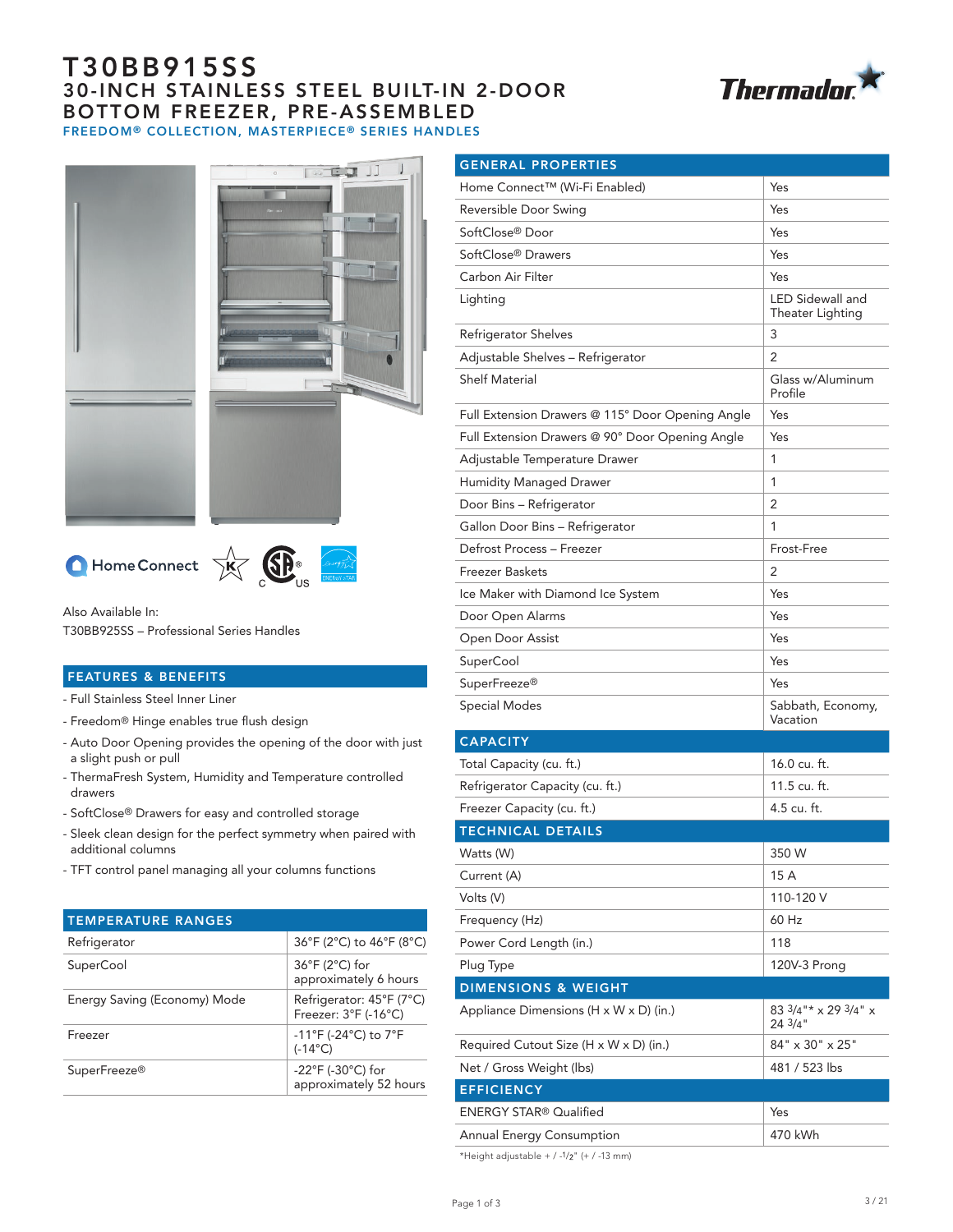# T30BB915SS 30-INCH STAINLESS STEEL BUILT-IN 2-DOOR BOTTOM FREEZER, PRE-ASSEMBLED FREEDOM® COLLECTION, MASTERPIECE® SERIES HANDLES



| <b>WARRANTY</b>                                                                                                         |                  |
|-------------------------------------------------------------------------------------------------------------------------|------------------|
| Limited, Entire Appliance, Parts and Labor on Any Part of the Refrigerator that Fails Because of a Manufacturing Defect | 2 Year           |
| Limited Warranty for Sealed Refrigeration System*; Parts and Labor                                                      | 3rd to 6th Year  |
| Limited Warranty for Sealed Refrigeration System*; Parts Only                                                           | 7th to 12th Year |
| Limited Warranty for Stainless Steel Rust-Through                                                                       | Lifetime         |

\*Sealed refrigeration system includes compressor, evaporator, condenser, dryer / strainer and connection tubing

### CUTOUT DIMENSIONS



Furniture return

**A:** Area for installation of power connection.

**B:** Area for running the water line. It is recommended that the waterbox is placed adjacent to the installation cavity, so that it can be accessed for service without uninstalling the appliance. If this is not possible, place the recessed waterbox adjacent to the water supply socket elevated at the heights as referenced in areas A and B.

**C:** Niche depth depends on kitchen design. For a flush installation, the depth needs to be at least 24 inches plus the thickness of the door panel.

Stainless steel models contain a panel-ready base unit, ready-to-install stainless steel door(s) with a right or left door swing and handle(s).



### TOP VIEW CLEARANCE